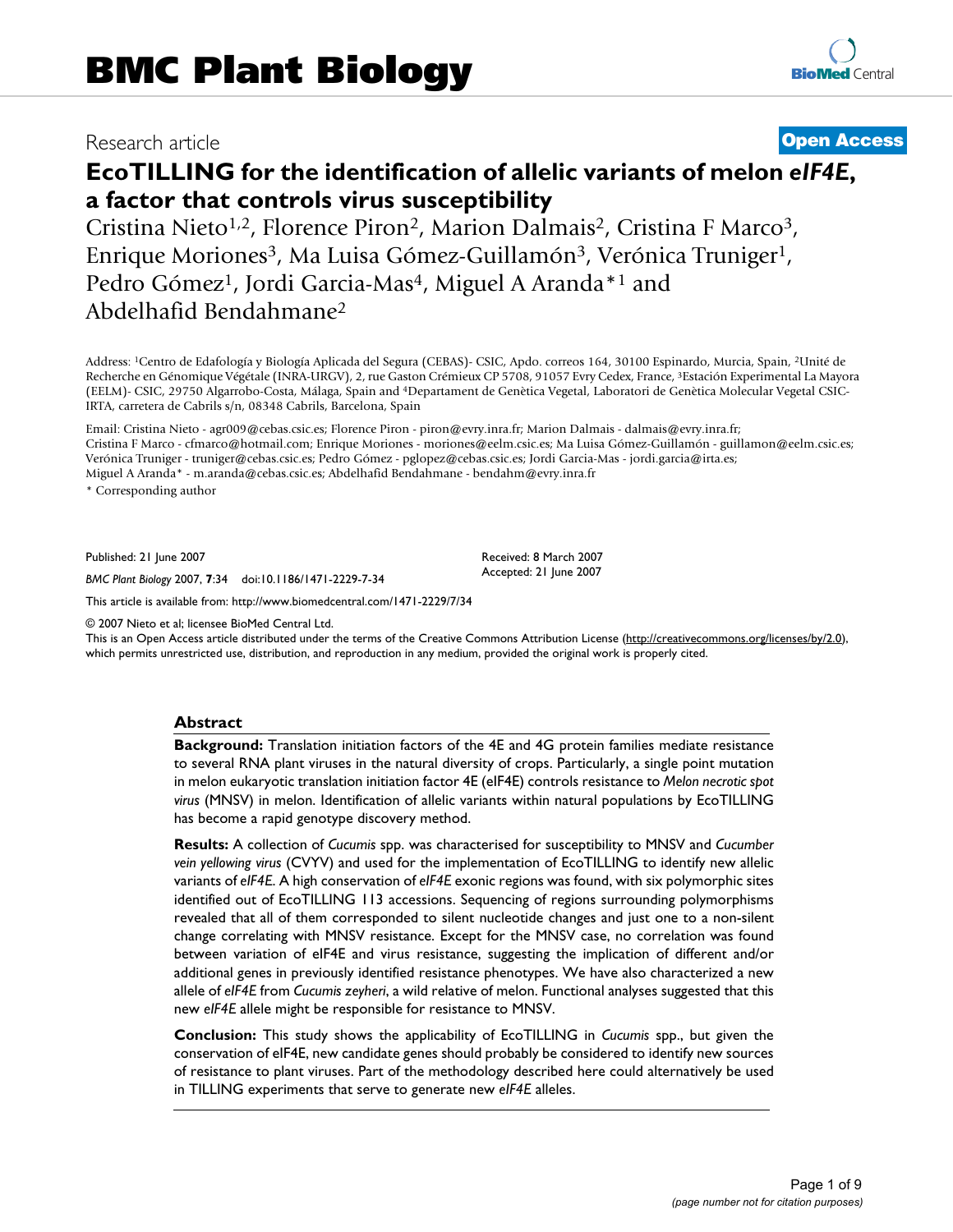## **Background**

Plant viruses are obligate parasites that infect plants owing to specific interactions between virus and host factors that determine the plant susceptibility to viral infection [1,2]. Mutation or loss of one such susceptibility factor may result in virus resistance. Therefore, genes encoding susceptibility factors constitute potential targets for biotechnological and genomics-assisted breeding for improvement of crops resistance to viruses [3]. Throughout the last decade several susceptibility factors to plant viruses have been identified and characterized using model organisms as experimental systems [4-6]. However, among these factors, only translation initiation factors of the 4E family (eIF4E and eIF [iso]4E) and eIF4 [iso]4G have been found to mediate resistance in the natural diversity of crops [6,7].

In the host cell, eIF4E is a part of the eIF4F protein complex, which has an essential role in the initiation step of cap-dependent mRNA translation. In eukaryotes, most cellular mRNAs contain terminal structures consisting of a 5'-cap and a 3'-poly(A) tail which are brought together through interactions with translation initiation factors to promote translation [8,9]. Significantly, positive-sense single stranded RNA viruses often lack the 5'-cap, the poly(A) tail or both of these structures, yet they need to use the host translational machinery to translate their mRNAs [10,11]. Indeed, mutagenesis of model hosts [12,13] and the characterization of some natural recessive resistance genes [14-22] have implicated eIF4E as a susceptibility factor required for plant virus multiplication.

Melon (*Cucumis melo* L.) is an economically important cucurbit crop cultivated in temperate, subtropical and tropical climates. It is a diploid species  $(2n = 2x = 24)$ which has an estimated genome size of 450 Mb. Virus resistance is a major melon breeding objective, as several diseases caused by viruses have great economical impact in melon crops worldwide. Significant examples include the cucumovirus (family *Bromoviridae*) *Cucumber mosaic virus* (CMV), the potyviruses (family *Potyviridae*)*Watermelon mosaic virus* (WMV), *Zucchini yellow mosaic virus* (ZYMV), the ipomovirus (family *Potyviridae*) *Cucumber vein yellowing virus* (CVYV), the crinivirus (family *Closteroviridae*)*Cucurbit yellow stunting disorder virus* (CYSDV) and the carmovirus (family *Tombusviridae*) *Melon necrotic spot virus* (MNSV) [23-25]. Despite this, not many natural resistance genes have been identified and introgressed into commercial melon cultivars. Probably, one of the most widely used is the *nsv* gene, which confers recessive resistance to all known strains of MNSV except to MNSV-264 [26]. There are at least two known sources of resistance to MNSV in melon: the cultivar Gulfstream and the Korean accession PI 161375, both controlled by *nsv* [27]. Recently, we have characterised the *nsv* locus demonstrating that it encodes melon eIF4E (Cm-eIF4E) and that a single amino acid change at position 228 of the protein leads to resistance to MNSV [18,28]. In this paper, we present the work done for the identification and characterization of new *nsv* alleles that could be responsible of resistance to MNSV. Thus, we screened a collection of *Cucumis* spp. accessions for MNSV susceptibility and analysed by EcoTILLING the diversity of *eIF4E* in this collection. EcoTILLING is a variation of TILLING (Targeting Induced Local Lesions in Genomes; [29]) which has been successfully used to examine genetic variation in *Arabidopsis* ecotypes [30] and wild populations of *Populus trichocarpa* [31]. We found a notable conservation of the exonic regions of *eIF4E* and showed that the only nonsilent nucleotide change identified in *C. melo* accessions perfectly correlated with a phenotypic change in susceptibility to MNSV. Interestingly, a few accessions characterised in this work were previously identified as potential sources of resistance to viruses different than MNSV [32]. A comparison of data on virus susceptibility and variability in eIF4E suggested that other factors different than eIF4E are probably involved in these resistances. In addition, we have characterised a new *eIF4E* allele from *C. zeyheri* (*Cz-eIF4E*) which, in a functional analysis, appeared to be potentially responsible for the resistance of plants of this species to MNSV.

## **Results**

#### *Phenotyping* **Cucumis** *spp. accessions for virus susceptibility*

We tested 135 *C. melo* and 12 wild relative accessions of the germplasm collection of Estación Experimental "La Mayora"- CSIC (Málaga, Spain) for their susceptibility to MNSV strains Mα5 (MNSV-Mα5, avirulent on melons of *nsv/nsv* genotype) [33] and 264 (MNSV-264, virulent on melons of the *nsv/nsv* genotype) [26] and to *Cucumber vein yellowing virus* (CVYV) [34]. Accessions were from different geographical origins: 3 from Africa, 7 from America, 17 from Central Asia, 90 from Europe (4 from Central Europe, 74 from Spain and 13 from other southern European regions), 3 from the Far East and India, 12 from Middle East and the remaining 14 from unknown origins (see Additional file 1).

Inoculations with MNSV showed that only one accession, C-277 (*C. zeyheri*), was resistant to both MNSV-Mα5 and MNSV-264. *C. melo* accessions C-178 and C-512, *C. dipsaceus* C-590, *C. meeusii* C-635 and *C. anguria* C-636 were resistant to MNSV-Mα5, but susceptible to MNSV-264. Symptoms on MNSV-inoculated cotyledons of susceptible accessions consisted of small necrotic lesions which appeared 4 to 5 days after inoculations (Figure 1A). Accessions *C. africanus* C-205 and C-633, *C. prophetarum* C-633, *C. ficifolius* C-637, *Cucumis spp*. C-753 and C-755, despite of being susceptible, showed a very low average number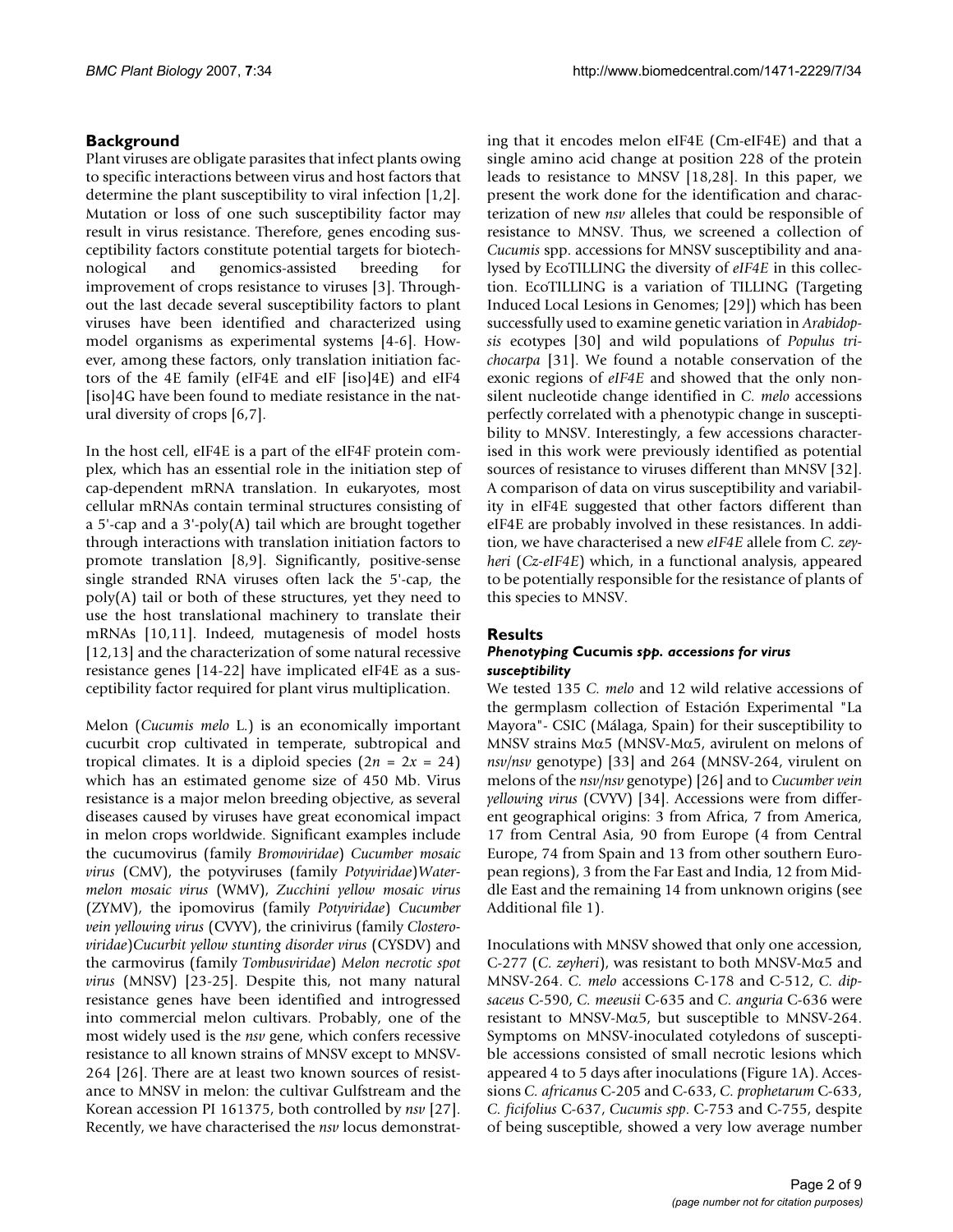of virus-induced lesions per inoculated cotyledon (see Additional file 1). As reported by Mallor et al. [35], systemic symptoms appeared only in a proportion of the inoculated plants of susceptible accessions and consisted of small chlorotic spots in leaves that become necrotic a few days after appearance (Figure 1B), and necrotic streaks along the stems and petioles. The frequency of symptomatic plants varied with accessions. Moreover, a clear difference in the proportion of plants showing systemic symptoms after inoculation with MNSV-Mα5 (63%) and MNSV-264 (24%) was observed (see Additional file 1), suggesting that MNSV-M $\alpha$ 5 was more efficient than MNSV-264 in inducing systemic symptoms on mechanically inoculated plants.

Inoculations with CVYV showed that all *C. melo* accessions tested were susceptible, and that *C. africanus* C-205, *C. dipsaceus* C-588 and C-590 and *C. prophetarum* C-633 were resistant to this virus (see Additional file 1). No symptoms could be observed on inoculated cotyledons of all accessions, except for C-633. Systemic symptoms in susceptible accessions consisted of foliar mosaics and vein yellowing in young, newly emerged leaves which appeared about 10 to 12 days after inoculations (Figure 1C). Notably, resistance of C-633 plants was associated with the appearance of local necrotic lesions after CVYV mechanical inoculation (data not shown), suggesting an HR-like type of response.

### *Screening of* **eIF4E** *polymorphisms by EcoTILLING*

In order to scan the complete coding region of *eIF4E* for natural sequence variation, three primer pairs to be used in EcoTILLING were designed on introns and on the 5' and 3' non-coding regions of the gene (Figure 2). Using these primers, we analysed a *Cucumis* spp. collection of 120 accessions previously characterised for their susceptibility to MNSV and CVYV (see above). Out of the 120 accessions, no PCR product was obtained from eight *C. melo* wild relative accessions, despite several attempts using different PCR amplification conditions. These eight accessions were thus excluded from further analysis. PCR



#### **Figure 1**

**Virus-induced symptoms in melon plants**. (*A*) Melon cotyledons inoculated with MNSV (top) and non-inoculated (bottom) at 7 days after inoculation. (*B*) A melon leaf showing systemic MNSV-induced symptoms at 14 days after inoculation. (*C*) A melon leaf showing systemic CVYV-induced symptoms at 12 days after inoculation.

products obtained from the remaining accessions were mixed with PCR products amplified from the cultivar Védrantais, which was chosen as reference, and analysed by EcoTILLING (Figure 3). Polymorphisms were observed in introns and exons, but only polymorphisms in exons were recorded. Six polymorphic sites were identified. Exons 1 and 5 contained 4 and 2 polymorphisms, respectively. No polymorphism was observed in exons 2, 3 and 4. Considering polymorphisms, we classified the accessions in six different haplotypes, named H.0 to H.5 (Table 1). Ninety seven accessions showed no polymorphisms in comparison to the reference, and were classified as haplotype H.0. In contrast, 23 accessions showed polymorphisms and were grouped in 5 different haplotypes, H1 to H.5 (Table 1). The most frequent haplotypes, apart from H.0, were H.1, observed for 7 accessions and corresponding to a polymorphism in exon 1, and H.3, observed for 5 accessions and corresponding to two polymorphisms in exon 1 (Table 1). H3 likely derives from H.2 as both haplotypes have in common one polymorphism (G186T) (Table 1). We demonstrated previously that *nsv* codes for an allele carrying a single nucleotide polymorphism (SNP) in exon 5 of *eIF4E* (position 683 from the start codon), and that this SNP is responsible for resistance to MNSV [18]. To estimate the frequency of the *nsv* allele, we analysed further by EcoTILLING the *Cucumis* spp. collec-

**Table 1: Classification of** *Cucumis* **spp. accessions according to their haplotype in EcoTILLING of** *eIF4E***<sup>a</sup>**

| Haplotype |      | No. of polymorphisms $\mathsf{Exon}^b$ /polymorphism <sup>c</sup> Amino acid change |            | Accessions <sup>d</sup>                         |  |  |  |
|-----------|------|-------------------------------------------------------------------------------------|------------|-------------------------------------------------|--|--|--|
| H.0       | $-e$ | $\,$                                                                                |            | Védrantais and other 97 accessions              |  |  |  |
| H.I       |      | $1/T81-A$                                                                           | Silent     | C-087, C-163, C-182, C-707, C-840, C-841, C-842 |  |  |  |
| H.2       |      | $I/G186-T$                                                                          | Silent     | C-012, C-110, C-262, C-732                      |  |  |  |
| H.3       |      | $I/G186-T$                                                                          | Silent     | C-035, C-204, C-205, C-492, WMR-29              |  |  |  |
|           |      | $I/C243-T$                                                                          | Silent     |                                                 |  |  |  |
| H.4       |      | $5/T683-A$                                                                          | Leu228-His | C-046, C-178, C-512, PI 161375                  |  |  |  |
| H.5       |      | 5/G690-A                                                                            | Silent     | C-105, C-117, C-759                             |  |  |  |

a Polymorphisms were observed in comparison with the cultivar Védrantais [18].

<sup>b</sup> Exon harboring the SNPs/<sup>c</sup> Position of the SNPs are given in reference to the translational start site.

d Accessions are referred to by Estación Experimental "La Mayora" code's.

e A dash indicates that no polymorphisms were identified.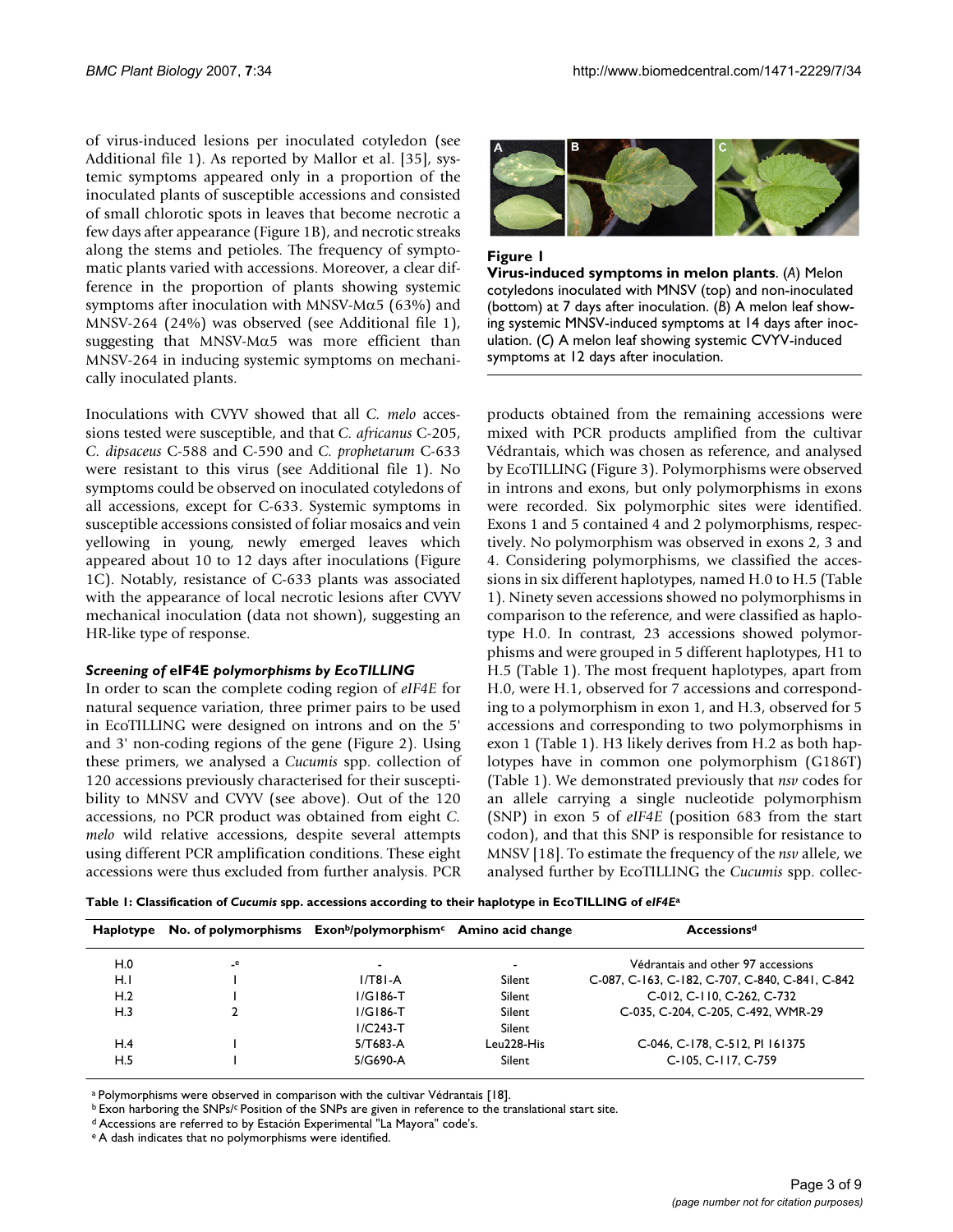tion. Exon 5 was PCR amplified and heteroduplex DNAs were generated using accession PI 161375, homozygous for *nsv*, as reference. In this analysis, no cleaved product in exon 5 was observed from individuals of the H.4 haplotype and, thus, the *nsv* allele is represented by four accessions among the 120 tested.

#### *Variation of eIF4E versus virus susceptibility*

The precise position and the nature of identified polymorphisms were determined by sequencing PCR products comprising exons 1 and 5 for all accessions from haplotypes H.1 to H.5 (except PI 161375). This also served to confirm that EcoTILLING was precise enough to localise polymorphisms in exons. Accessions of the same haplotype in EcoTILLING exhibited the same nucleotide change(s) (Table 1). Only nucleotide change T683-A of accessions of the H.4 haplotype was non-silent and corresponded to amino acid change Leu228-His. Therefore, a high degree of conservation of the eIF4E protein was observed. Significantly, all accessions of the H.4 haplotype were resistant to MNSV-Mα5, whereas all other accession grouped in haplotypes different to H.4 were susceptible to this virus (Table 2). Thus, a perfect correlation was found between amino acid change at position 228 of the eIF4E protein and resistance to MNSV-M $\alpha$ 5.

In addition to MNSV and CVYV, most of the accessions characterised here have been tested also for their susceptibility to CMV, *Papaya ringspot virus* strain W (PRSV-W), WMV and ZYMV [32]. Table 2 also includes accessions identified by Díaz et al. [32] as potential sources of resistance to these viruses. Except for the above mentioned case of MNSV, no correlation was found between variation of eIF4E and virus resistance (Table 2).

### *Characterization of new* **eIF4E** *resistance alleles*

The only accession found to be resistant to both MNSV- $Mα5$  and MNSV-264 during the phenotypic screening was C-277 (*C. zeyheri*). *C. zeyheri eIF4E* (*Cz-eIF4E*) exons were



## **Figure 2**

**Organization of** *Cm-eIF4E* **gene**. Exons are represented as boxes and the 5'UTR, 3'UTR and introns are shown as black broken lines (not to scale). Primers used in EcoTILL-ING are complementary to non-coding regions of the gene and are indicated by arrows. Amplified regions are represented by black lines. Sizes (bp) of PCR products are indicated below the lines. Sizes (bp) of exons and introns are also indicated.



## **Figure 3**

**Detection of polymorphisms in** *Cm-eIF4E*. Gel images from the IRD700 (*A*) and IRD800 (*B*) channels of LI-COR analyzer. Each lane displays the 400 bp amplified product on Intron4-F/Full-cDNA3'-R primer combination digested with endonulcease *ENDO-I*. Heteroduplexes were produced after melting and annealing PCR products with the DNA of the reference genotype (cultivar Védrantais). A black arrow on the top left of each image indicates the position of homoduplex DNA. Arrows on the right of each panel indicate the molecular weight marker in bp. Cleaved products, indicated by boxes, correspond to sequence polymorphisms in exon 1. True polymorphisms should give rise to two complementary bands, one on each fluorescence channel.

PCR amplified and sequenced. Sequence comparisons showed that *Cz-eIF4E* exon 5 showed no variation with respect to *Cm-eIF4E-Ved*, the melon allele conferring susceptibility to MNSV [18]. Interestingly, exon 1 showed 5 polymorphisms able to give rise to 5 non-conservative amino acid changes. Given the implication of eIF4E of diverse species in virus susceptibility [6], we hypothesized that *Cz-eIF4E* could mediate *C. zeyheri* susceptibility to MNSV as *Cm-eIF4E* mediates melon susceptibility to this virus [18]. Our previous experience indicated that the coexpression of the melon susceptibility allele with the nonresistance breaking strain of MNSV in melon resistant plants indeed complements virus accumulation [18]. Therefore, we carried out a functional analysis based on the prediction that the co-expression of the susceptibility allele of *Cm-eIF4E* together with MNSV in *C. zeyheri* plants would complement virus accumulation. Appropriate DNA constructs (Figure 4A) [18] were bombarded into leaves of *C. zeyheri* plants and virus accumulation was assessed at 2 days post bombardment. In the MNSV-Mα5 case, we could not detect the accumulation of MNSV when it was bombarded alone or in combination with the melon resistance allele, but it was detected when it was bombarded together with the melon susceptibility allele (Figure 4B). In the MNSV-264 case, we detected the pres-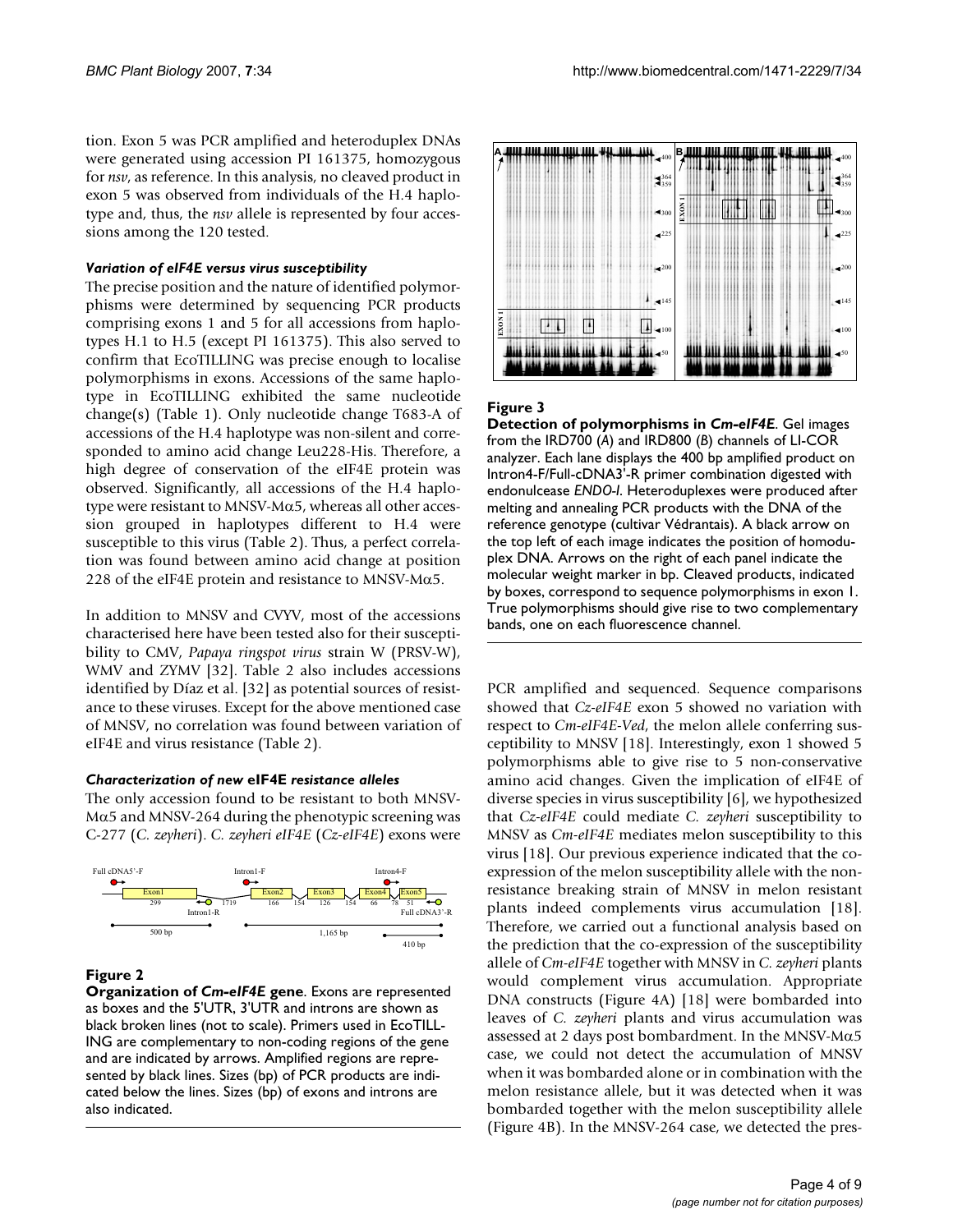|           |                         |                               | Potential source of resistance tob |                   |   |   |             |             |             |
|-----------|-------------------------|-------------------------------|------------------------------------|-------------------|---|---|-------------|-------------|-------------|
| Accession | Haplotype in EcoTILLING | Amino acid at position<br>228 | MNSV-M $\alpha$ 5                  | MNSV-264 CVYV CMV |   |   | <b>PRSV</b> | <b>WMV</b>  | <b>ZYMV</b> |
| $C-019$   | H.0                     | <b>His</b>                    | Sc                                 | S                 | S | S | R.          | S           |             |
| $C-641$   | H.0                     | <b>His</b>                    |                                    |                   |   | S | S           | R           |             |
| $C-762$   | H.0                     | <b>His</b>                    |                                    |                   |   | S | R           | S           |             |
| $C-921$   | H.0                     | <b>His</b>                    |                                    |                   |   | S | $\mathbf R$ | S           |             |
| $C-087$   | H.I                     | <b>His</b>                    |                                    |                   |   | S | S           | R           | S           |
| $C-205$   | H.3                     | <b>His</b>                    |                                    | S                 | R | S | s           | $\mathbf R$ | R           |
| PI 161375 | H.4                     | Leu                           | R                                  |                   |   | R | $\mathbf R$ | S           | S           |
| $C-046$   | H.4                     | Leu                           | R                                  |                   |   |   |             |             |             |
| $C-178$   | H.4                     | Leu                           | R                                  |                   |   | S | S           | S           |             |
| $C-512$   | H.4                     | Leu                           | R                                  |                   |   |   | S           | S           |             |
| $C-105$   | H.5                     | <b>His</b>                    |                                    |                   | S | S | S           | R           |             |
| $C-759$   | H.5                     | His                           | C                                  | S                 | S | S | $\mathbf R$ | S           | S           |

**Table 2:** *Cucumis* **spp. accessions identified as potential sources of resistancea and their eIF4E factors as characterised by EcoTILLING**

a As identified by Díaz et al. [32] and in this work.

<sup>b</sup>*Melon necrotic spot virus* (MNSV) strains Mα5 and 264, *Cucumber vein yellowing virus* (CVYV), *Cucumber mosaic virus* (CMV), *Papaya ringspot virus* 

strain W (PRSV-W), *Watermelon mosaic virus* (WMV) and *Zucchini yellow mosaic virus* (ZYMV).

c S and **R** indicate susceptible and resistant accessions, respectively.

ence of the virus when it was bombarded alone, indicating that this strain can multiply, at least locally, in *C. zeyheri* tissues (Figure 4B). Notably, MNSV-264 accumulation seemed to be stimulated when it was co-bombarded with the melon susceptibility allele (Figure 4B).

#### **Discussion**

#### *Use of EcoTILLING as a polymorphism discovery tool in melon*

We have adapted and set up for the first time EcoTILLING in melon. This technology was initially used to characterise the variability of 5 genes within a collection of *Arabidopsis* ecotypes [30]. Then, it has been successfully used in analyses of the natural variability of wild populations of *Populus trichocarpa* [31], in the identification of allelic variation in resistance genes of barley [36] and it is being used for genotyping in other species [37]. Used in combination with sequencing, EcoTILLING is a very cost-effective technology: once polymorphisms are identified by EcoTILLING, individuals can be grouped according to haplotype and only interesting haplotypes, and/or representatives from each haplotype, can be sequenced; in addition, EcoTILLING allows the approximate location of the polymorphism within the locus studied and, therefore, restricts the necessity of sequencing the complete locus but only regions around the polymorphism. In our case, these reasons together with the low number of different haplotypes found have reduced in more than 90% the number of sequencing reactions potentially required to characterise the variability of *eIF4E* in our collection of melon accessions. Due to the limited number of accessions characterised in this work, pooling DNA from individual accessions [38] was not necessary. We expect that

pooling would be feasible for *C. melo* accessions, but probably more difficult to apply when including wild melon relatives. In fact, one of the major problems that we have encountered is the difficulty in PCR amplifying eIF4E DNA from melon wild relatives, probably caused by misspriming. Once solved this problem, EcoTILLLING can be a potent tool for genetic analyses such as the study of heterozygosity in wild species, as it has been done for *Populus trichocarpa* [31].

#### *Variation in eIF4E* **versus** *virus susceptibility*

Factor eIF4E is highly conserved in eukaryotes. The diversity found among factors from different organisms mainly resides at the amino-terminus of the protein, a region which may even have quite different lengths and which seems not to be directly involved in cap-binding [39-41]. In agreement with these data, we have found a very low diversity among *Cucumis* eIF4E. Taking into consideration results from the characterization of *Cz-eIF4E*, the aminoterminus of *Cucumis* eIF4E appears to be also the region where amino acid changes accumulate preferentially. However, our EcoTILLING results in *C. melo* uncover just one amino acid change, located at the very carboxy-terminus of the protein. Moreover, this change perfectly correlated with resistance to MNSV-M $\alpha$ 5, a result coincident with our previous observations [18]. The eIF4E carboxyterminus, though outside of the cap-binding pocket, seems to have a critical role for functional regulation of cap binding through interactions with nucleotides downstream the cap [42]. MNSV RNA is uncapped, and our data indicate that a short non-coding region at the 3'-end of the viral RNA (virulence determinant) is critical for the outcome of the melon/MNSV interaction controlled by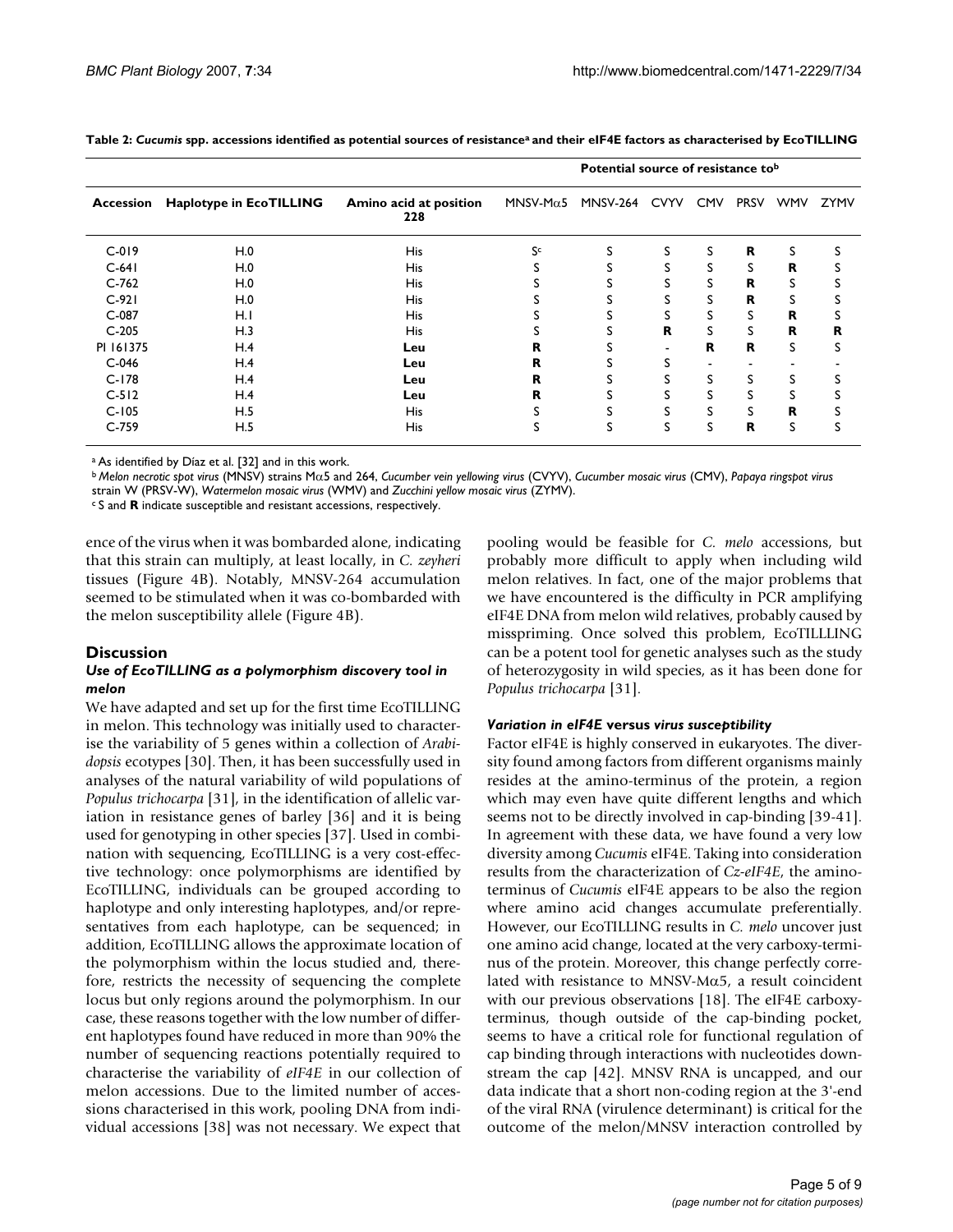

#### Biolistic transient e *heri* **Figure 4** xpression assay of *Cm-eIF4E-Ved* in *C. zey-*

**Biolistic transient expression assay of** *Cm-eIF4E-Ved*  **in** *C. zeyheri*. (*A*) Schematic structure of MNSV and CmeIF4E constructs used in the transient expression assay. cDNAs were cloned into the binary vector pBIN61 between left (LB) and right (RB) borders of the *Agrobacterium* Ti plasmid. The 35S promoter and terminator are indicated as 35S-P and 35S-T, respectively. (*B*) RT-PCR detection of MNSV accumulation in bombarded leaves. pBM $\alpha$ 5 (M $\alpha$ 5) and pB264 (264) constructs were bombarded separately and in combination with pB4E-PI (4E-PI) or pB4E-Ved (4E-Ved) into leaves of *C. zeyheri*. Two to three independent samples were included in the gel showed. Virus accumulation was assessed using RT-PCR two days post bombardment. C+ and C- indicate positive and negative controls of RT-PCR, respectively. C+ corresponds to leaves from susceptible melon bombarded with  $pBM\alpha5$  and  $pB264$ . In C-, RT-PCR was carried out with RNA from non-inoculated *C. zeyheri* leaves.

*nsv*, which encodes melon eIF4E [18]. A direct interaction between the virulence determinant and the eIF4E carboxyterminus probably controls translation initiation of MNSV RNAs (Truniger, Nieto and Aranda, unpublished) and, thus, multiplication of the virus.

Interestingly, accessions used in this work have been previously tested for their susceptibility to CMV, PRSV-W, WMV and ZYMV, and potential sources for resistance to these viruses have been identified [32]. For example, the accession C-105 (TGR-1551) has been described as a potential source of resistance to WMV and to CMV and ZYMV aphid transmission [32,43] and the genetics of C-105 resistance to WMV has been characterised in detail [44]. However, our work has shown that all potential sources of resistance that have been analysed here, except those resistant to MNSV, have identical eIF4E proteins. It may be that the expression of eIF4E in resistant accessions is somehow altered through mutations in control regions of the gene, but this possibility seems to be unlikely given the critical role that this protein has in general translation initiation. Therefore, other factors, including translation initiation factors different than eIF4E, could control these resistances. The case of PI 161375 constitutes another interesting example. This accession exhibited resistance to MNSV, CMV and PRSV. It would be possible that the mutation Leu228-His in eIF4E controlling MNSV resistance also controls resistance to the other two viruses. However, this is unlikely, as accessions C-178 and C-512, with the same mutation, are fully susceptible to CMV and PRSV. Therefore, different or additional factors (i. e. molecular interactors and/or genetic loci) must be involved in the PI 161375 resistances to CMV and PRSV.

### *New* **eIF4E** *alleles for MNSV resistance*

Multiallelic, recessive resistance against plant viruses seems to be frequent (e.g. [22]), therefore we hypothesized that screenings to uncover the natural diversity of *eIF4E* might contribute to the discovery of new resistance alleles that can be incorporated into resistance breeding programs. However, in the case of MNSV resistance studied here, all *C. melo* accessions resistant to MNSV-Mα5 corresponded to a unique genetic type, and none of the *C. melo* accessions analysed here were resistant to MNSV-264. Nevertheless, we identified one melon wild relative accession (C-277), corresponding to *C. zeyheri*, that was resistant to both MNSV strains. Significantly, the analysis of the *Cz-eIF4E* sequence showed 5 polymorphisms in exon 1 that result into 5 non-conservative amino acid changes located at the amino-terminus of the protein; none of these changes had a correspondence with the SNP responsible for the change of MNSV susceptibility in melon [18]. Therefore, we hypothesized that *Cz-eIF4E* could be a new allele for resistance to MNSV. The complementation experiments described in this paper allow speculation in this regard. In *nsv* resistant melons, cobombardment of MNSV-Mα5 together with the melon susceptibility allele results in virus multiplication [18]. Similarly, here we observed that when *C. zeyheri* plants are co-bombarded with MNSV-Mα5 and the melon susceptibility allele, virus multiplication could be detected, whereas co-bombardment with the melon resistance allele does not result in virus multiplication. Assuming that *Cz-eIF4E* has an expression pattern equivalent to that of *Cm-eIF4E*, these results strongly suggest that *Cz-eIF4E* is unable to contribute to MNSV-M $\alpha$ 5 multiplication and, therefore, Cz-eIF4E may constitute the factor controlling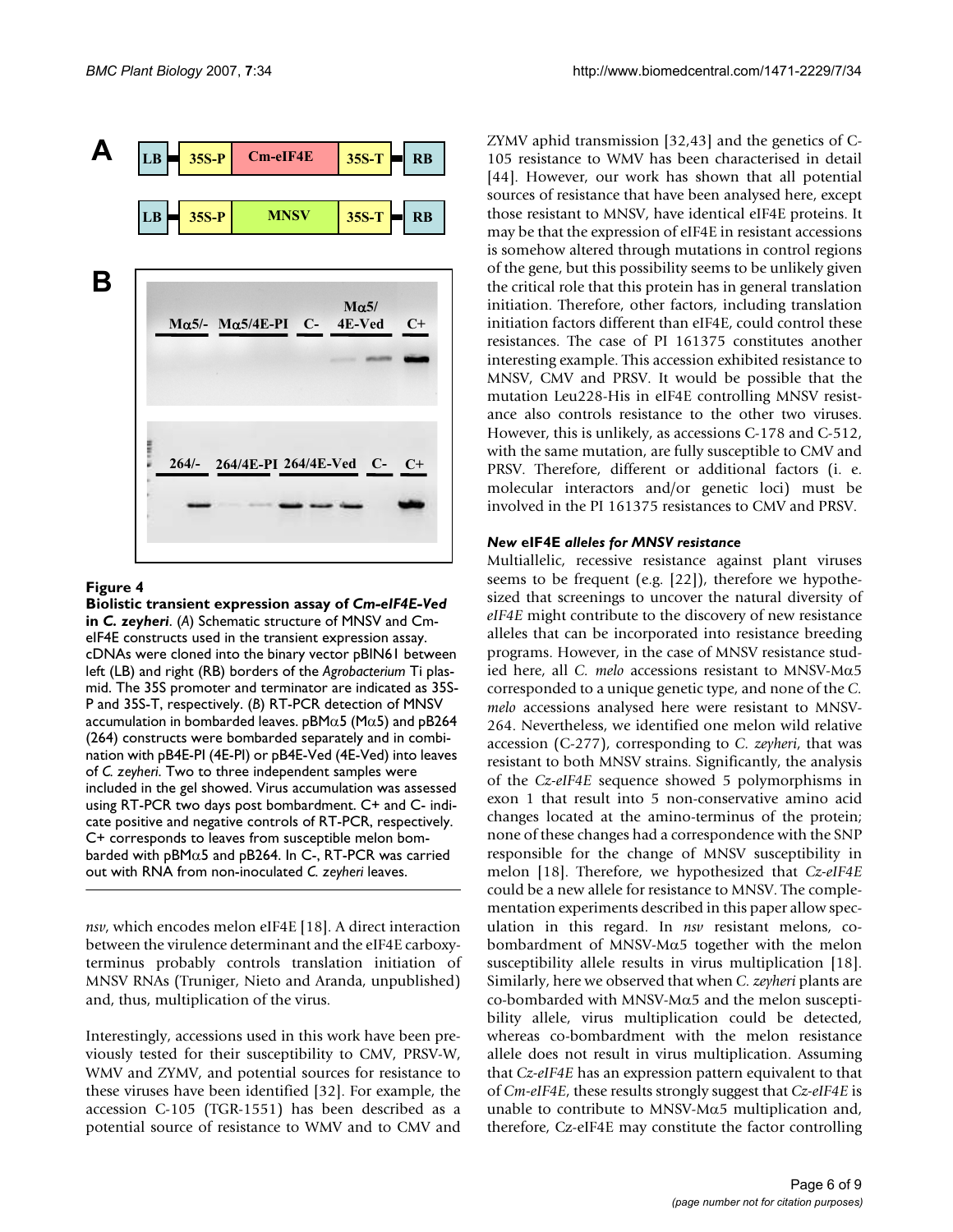resistance to MNSV-Mα5 in *C. zeyheri* plants. The situation seems to be different for MNSV-264. On the one hand, there is an apparent contradiction between the results of the bombardment experiments and the phenotypic screening: bombardment of *C. zeyheri* plants with MNSV-264 showed that this viral strain can accumulate in inoculated leaves of *C. zeyheri* plants, while results of the phenotypic screenings indicated that this accession is resistant to MNSV-264. This discrepancy may be due to differences in the inoculation and detection methods used in both assays or, alternatively, MNSV-264 movement might be restricted to the initial infection foci in *C. zeyheri* plants. On the other hand, bombardment experiments have suggested that the presence of the *C. melo* eIF4E susceptibility allele stimulates the MNSV-264 multiplication in *C. zeyheri* tissues. To be fully understood, results concerning MNSV-264 bombardments on *C. zehyeri* tissues require additional experiments.

## **Conclusion**

The low variability found for melon eIF4E, together with data on the importance of eIF4E as a virus susceptibility factor [6], recommend approaching the generation of new eIF4E alleles through mutagenesis. High throughput identification of melon *eIF4E* mutants should be feasible, and TILLING could be an appropriate technology for this purpose. Our data has also pointed to the importance of considering additional candidate genes as susceptibility factors: resistance of *Cucumis* spp. accessions to different viruses seemed not to rely uniquely on eIF4E. Thus, identification of new susceptibility factors in model species, together with phenotypic screenings of the natural species diversity, are activities of the outmost importance to identify new sources of virus resistance.

## **Methods**

### *Plant and virus materials*

*Cucumis* accessions were obtained from the germplasm collection maintained at Estación Experimental "La Mayora"- CSIC (Málaga, Spain) and included 135 *C. melo* land races and traditional cultivars as well as 12 accessions of wild relatives (1 accession of *C. myriocarpus*, 1 of *C. metuliferus*, 2 of *C. africanus*, 1 of *C. zeyheri*, 1 of *C. dipsaceus*, 1 of *C. prophetarum*, 1 of *C. meeusei*, 1 of *C. anguria*, 1 of *C. ficifolius* and 2 of *Cucumis* spp.). Among the *C. melo* accessions there were two controls for which virus susceptibility has already been tested: cv. Rochet, which is susceptible to MNSV and CVYV, and cv. Planters Jumbo, resistant to all MNSV isolates tested except to MNSV-264 [26]. Accession numbers and geographical origins of accessions are listed in Additional file 1.

The viral isolates used in this study were MNSV-M $\alpha$ 5 [33], MNSV-264 [26] and CVYV-AlLM [34].

#### *Inoculation and evaluation procedures*

Plants of each accession were inoculated mechanically by rubbing carborundum-dusted cotyledons with extracts of infected plant material. Infectious extracts were prepared from susceptible *C. melo* cv. Rochet plants inoculated 15 days earlier, by grinding 0.1 g of young symptomatic tissue in 2 ml of 30 mM  $Na<sub>2</sub>HPO<sub>4</sub>$ , 0.2% (wt/vol) Nadiethyldithiocarbamate, in the CVYV case, and 10 mM  $K_2HPO_4$ -KH<sub>2</sub>PO<sub>4</sub> (pH 7), in the MNSV case. Plants were inoculated at the fully expanded cotyledons growth stage. For CVYV, plants were inoculated a second time five days after the first inoculation. Presence or absence of virus symptoms was recorded for each test plant at 7, 15 and 25 days after inoculation. Then, in two symptomatic plants per accession and in all asymptomatic plants or with no clear symptoms, presence of CVYV or MNSV was analysed by molecular hybridisation in tissue prints of cross sections of petioles from young leaves [45] using probes decribed in [33,34]. Ten plants per accession and virus combination were normally used for inoculations. Only those accessions in which the 10 plants tested negative were considered resistant. Accessions that rated as resistant were tested at least twice for confirmation. Plants were maintained after inoculations in an insect-proof glasshouse at aproximately 25°C day, 18°C night, 45–85% relative humidity and 16 h day lenght, with light supplementation when needed.

### *DNA extractions and screening for polymorphisms*

Genomic DNA of accessions used in EcoTILLING was prepared from young leaves of plants grown in a growth chamber at 25°C day, 19°C night, 50% relative humidity and 16-h day length. Four discs of 1 cm diameter obtained from 4 individual plants were used per accession. DNA was extracted using the DNeasy 96 Plant DNA Purification Kit (Qiagen, Hilden, Germany) according to the manufacturer's protocol. Polymerase Chain reaction (PCR) and EcoTILLING were performed as described by [30] with minimal modifications, using 96 well plates. PCR was carried out in a final volume of 25  $\mu$ L, using 5–10 ng/ $\mu$ L of template DNA and three primer pairs: to amplify exon 1, 5'-GAGGGCGGTGCCATTCTTCTTCGG-3' (Full-cDNA5'- F) and 5'-TCCCTAAATCGAACCAAGAAACGCC-3' (Intron1-R); to amplify exons 2 to 5, 5'-TGCTTGGCTGT-TAATTTATCTCTGC-3' (Intron1-F) and 5'-GTCAAGTACA-GAACAAGAATCTGAG-3' (Full-cDNA3'-R); and to amplify exon 5, 5'-TACATGCGGCTGTATAAATTTCAGC-3' (Intron4-F) and Full-cDNA3'-R (Figure 2). Exon 5 was specifically amplified pursuing maximum accuracy, as it is here where a polymorphism controlling melon susceptibility to MNSV has been identified [18]. Primers were designed based on the sequences of *Cm-eIF4E* genomic DNAs determined for melon cv. Védrantais (susceptible to MNSV-M $\alpha$ 5) and accession PI 161375 (resistant to MNSV-M $\alpha$ 5) [18]. All forward primers were 5'-end IRDye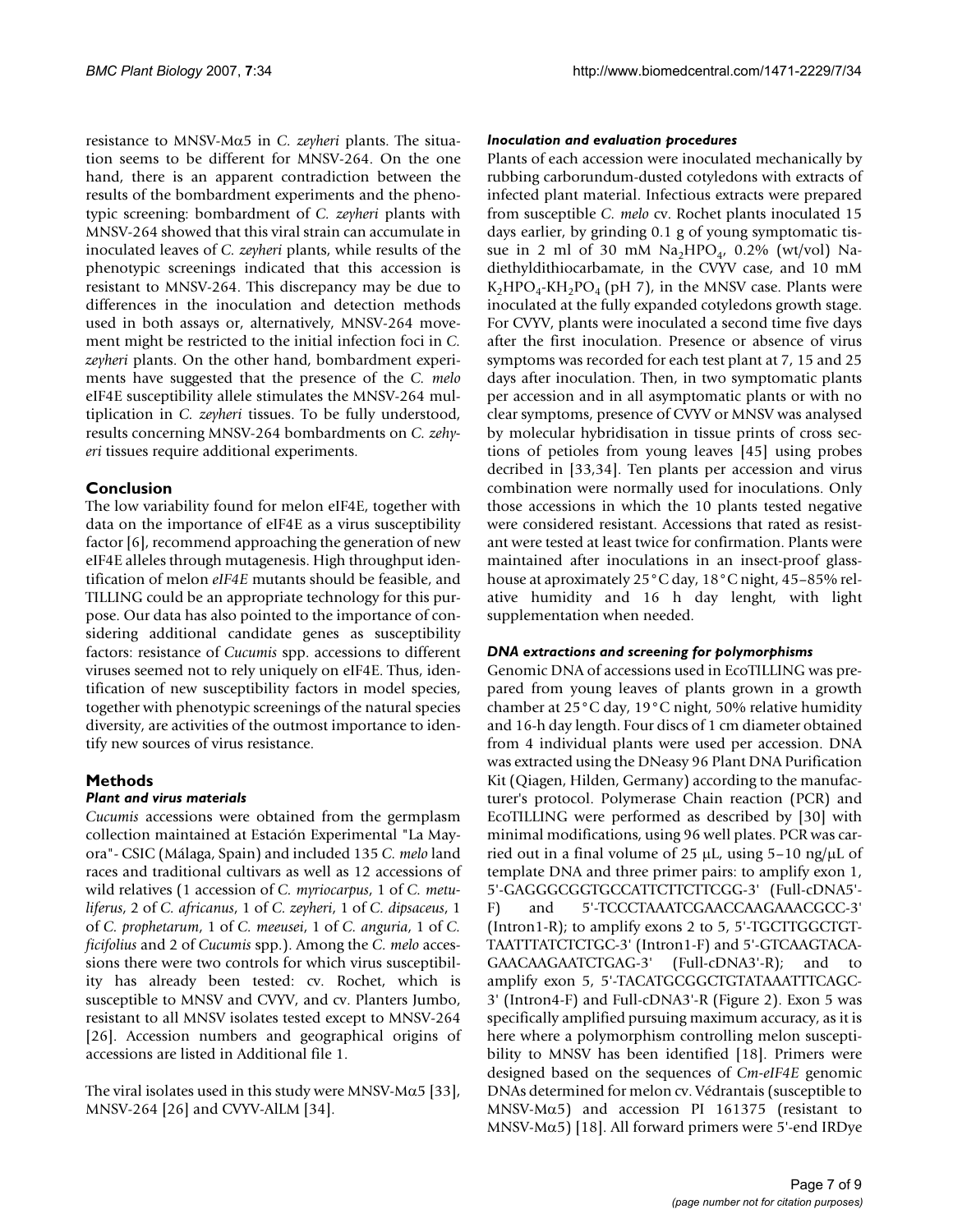700 labelled (red) and reverse primers 5'-end IRDye 800 labelled (green) (MWG-Biotech, Ebersberg, Germany). PCR products were checked by agarose gel electrophoresis and then,  $3 \mu L$  (approximately 20 ng) of each PCR product to be tested were mixed with the same amount of reference DNA, which was in all cases the equivalent fragment amplified from the melon cv. Védrantais. Additionally, for amplification products corresponding to exon 5, the fragment amplified from the melon accession PI 161373 was also used as reference. The mixture was denatured at 94°C for 3 min and reannealed using a temperature gradient of 0.1°C/s up to 8°C to allow formation of heteroduplexes. PCR products were digested with a mismatch specific endonuclease, *ENDO-1*, in a final volume of 30 µL which contained 6 µL of the mixed DNAs, 3 µL the 10× *ENDO-1* buffer (1M HEPES, 1M MgSO4, 10% Triton X-100 and 2 M KCl) and 0.03 µL of pure *ENDO-1* (Bendahmane, unpublished results). Digestion was incubated at  $42^{\circ}$ C for 20 min and stopped by adding 5  $\mu$ L of EDTA 0.15 M. The DNA was purified by passage through G50 Sephadex (S-G50; GE Healthcare Life Sciences, Little Chalfont, UK). Five  $\mu$ L of Formamide Loading Dye (GE) Healthcare Life Sciences) were added to each DNA sample and the loading mixture was concentrated for 50 min at 65°C up to a volume of approximately 5 µL. Samples (0.6 µL) were run on a LI-COR sequencing gel (DNA LI-COR 4300; LI-COR Biosciences, Lincoln, Nebraska, USA) with a 0.4 mm, 96-well comb. Gels were run at 1500 V/40 W/ 45°C for 2–4 h. Analyses of the gel images were carried out manually using Adobe Photoshop. When a putative polymorphism was found by EcoTILLING, the corresponding DNA fragment was sequenced for verification.

### *Characterization of* **Cz-eIF4E**

Exons 1 and 5 of *Cz-eIF4E* were amplified using 5–10 ng/ µL of gDNA and the same primer combinations as described above. Annealing temperature was decreased to 50°C. PCR products were sequenced and a new primer pair [5'-CAGGCCACCTGGGGTGCGTCTATTCGACCG-3' (277-F); 5'-AGTATCCTCCTCCCACGCCACTA-GAAACCG-3' (277-R)] was designed in the non-coding regions upstream exon 2 and downstream exon 5 of *CzeIF4E* specific sequence. A nested PCR was carried out using the primer combinations Full-cDNA5'-F/Full $cDNA3'$ -R and  $277-F/277-R$ . Exons 2, 3 and 4 were sequenced from the product of the nested-PCR.

For complementation assays, constructs expressing *CmeIF4E-Ved*, *Cm-eIF4E-PI*, MNSV-Mα5 and MNSV-264 were used [18]. The constructs derived from MNSV-M $\alpha$ 5 and MNSV-264 were referred to as  $pBM\alpha5$  and  $pB264$ , respectively. The *Cm-eIF4E* constructs derived from resistant (PI 161375) and susceptible (Védrantais) genotypes were referred to as pB4E-PI and pB4E-Ved, respectively (Figure 4A). Twenty µg of plasmid DNA from viral and *Cm-eIF4E* expression vectors were mixed in a ratio of 1/3 before being coated to 1.0 Micron Gold particles (BioRAD, Hercules, CA, USA) as described previously [18]. Detached leaves from 6-week-old plants were bombarded with the gold particles coated with plasmid DNAs, using the Biolistic PDS-1000/He System (BioRAD, Hercules, CA, USA). The leaves were incubated in moistened Petri dishes at 25°C for 48 hours. RNA extraction (TRIzol Reagent, Invitrogen, Carlsbad, CA, USA) was performed and then analysed for virus accumulation using RT-PCR. The primer Seq3'α5-R (5'-GGAACAAACTTGGAGAGTATACAAA-GAG-3') was used to synthesize the first cDNA strand and Seq1-F (5'-CCCATCAAAACACGCAAACTGTATTGTC-3') and Seq1-R (5'-ACACTGAAACCCGAATTGTCTCCAGTG-3') primers were used for PCRs.

## **Authors' contributions**

Cristina Nieto performed most of the analyses and participated in the design of the study. Florence Piron and Marion Dalmais contributed to the implementation of the EcoTILLING technique and processed the samples. Cristina F. Marco, Ma Luisa Gómez-Guillamón, Verónica Truniger, Enrique Moriones and Pedro Gómez are responsible for providing and maintaining the germplasm and for phenotypic screenings. Jordi Garcia-Mas contributed to project conception and manuscript drafting. Miguel A. Aranda contributed to project conception, cosupervised the study and wrote the manuscript. Abdelhafid Bendahmane is the principal investigator, conceived the study and participated in its design and coordination. All authors read and approved the final manuscript.

## **Additional material**

## **Additional file 1**

**Cucumis** *spp. accessions analyzed by EcoTILING. Accession number, taxonomic denomination, geographical origin and results of CVYV and MNSV susceptibility analyses are given for all accessions characterized in this work.*

Click here for file

[\[http://www.biomedcentral.com/content/supplementary/1471-](http://www.biomedcentral.com/content/supplementary/1471-2229-7-34-S1.pdf) 2229-7-34-S1.pdf]

### **Acknowledgements**

This work was supported by grants from Ministerio de Educación y Ciencia (ref. AGL2003-02739) (Spain) and GENOPLANTE (France). Cristina Nieto was in receipt of a Marie Curie Fellowship.

### **References**

- 1. Carrington JC, Whitham SA: **[Viral invasion and host defense:](http://www.ncbi.nlm.nih.gov/entrez/query.fcgi?cmd=Retrieve&db=PubMed&dopt=Abstract&list_uids=10066606) [strategies and counter-strategies.](http://www.ncbi.nlm.nih.gov/entrez/query.fcgi?cmd=Retrieve&db=PubMed&dopt=Abstract&list_uids=10066606)** *Curr Opin Plant Biol* 1998, **1:**336-341.
- 2. Maule A, Leh V, Lederer C: **[The dialogue between viruses and](http://www.ncbi.nlm.nih.gov/entrez/query.fcgi?cmd=Retrieve&db=PubMed&dopt=Abstract&list_uids=12179959) [hosts in compatible interactions.](http://www.ncbi.nlm.nih.gov/entrez/query.fcgi?cmd=Retrieve&db=PubMed&dopt=Abstract&list_uids=12179959)** *Curr Opin Plant Biol* 2002, **5:**279-284.
- 3. Asano M, Satoh R, Mochizuki A, Tsuda S, Yamanaka T, Nishiguchi M, Hirai K, Meshi T, Naito S, Ishikawa M: **Tobamovirus-resistant**